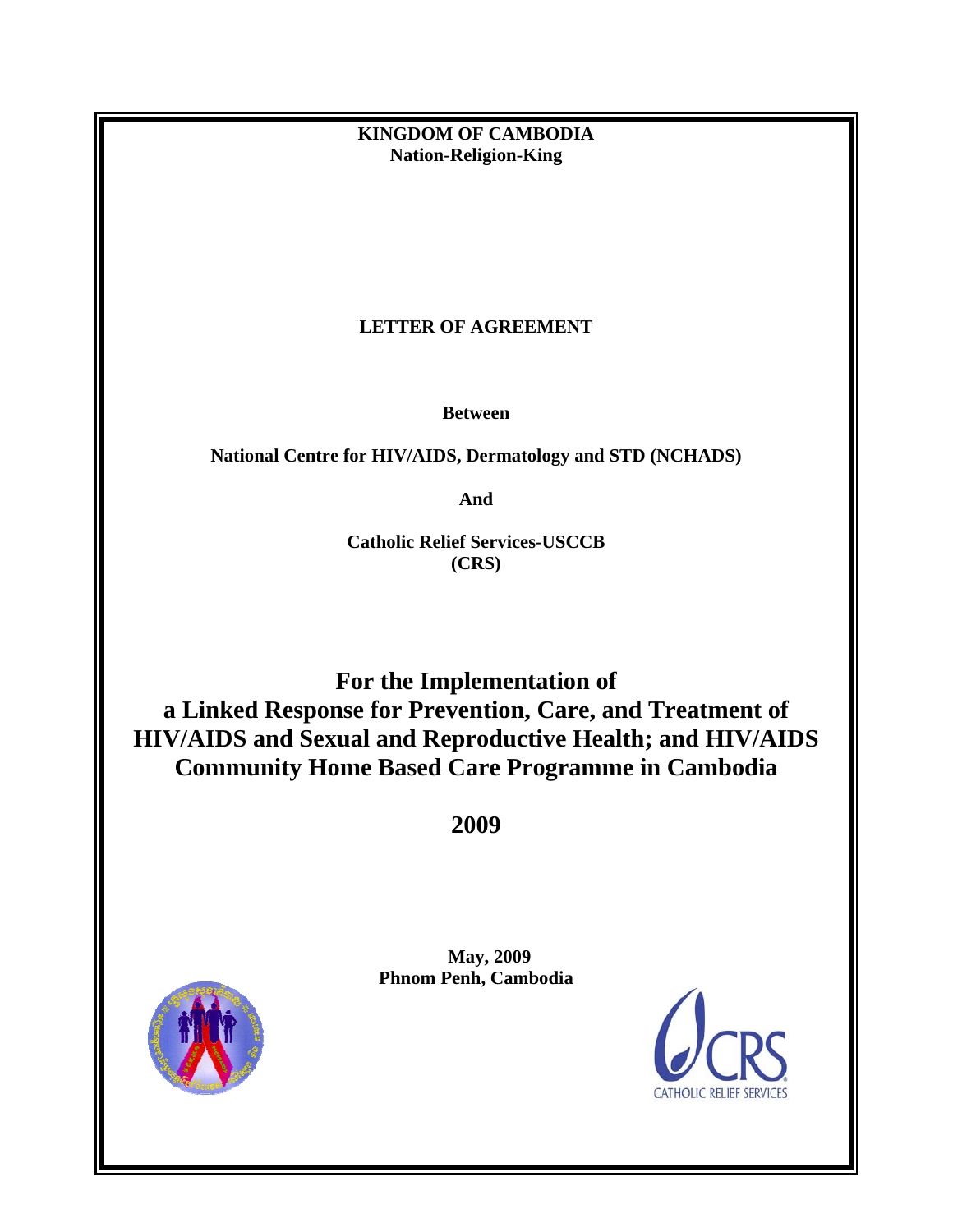# **1. ORGANIZATIONS TO THE LETTER OF AGREEMENT**

Organizations to this Project Agreement are the National Centre for HIV/AIDS, Dermatology and STD (NCHADS) of the Ministry of Health, Royal Government of Cambodia and Catholic Relief Services (CRS), respectively, herein after called the organizations.

The National Centre for HIV/AIDS, Dermatology and STD (NCHADS) and CRS affirm that they are both autonomous organizations which agree to work together in partnership to implement a common goal. The parties shall therefore work together to fulfil their common goal and mutual responsibilities, while affirming their different identities.

# **2. INTRODUCTION**

The National Centre for HIV/AIDS, Dermatology and STD (NCHADS) and Catholic Relief Services-USCCB (CRS) agree that close collaboration and coordination between government and other partners will strengthen health promotion and health service delivery, in particular for HIV/AIDS and STI prevention and care.

CRS is an international NGO, officially registered with No 316 IO/MFA.IC by the Ministry of Foreign Affairs and International Cooperation in 2002.

CRS has received funding from CRS Regional Office to collaborate with NCHADS, Action for Health Development (AHEAD) and Caritas Cambodia in the implementation of the Linked Response and HIV/AIDS Community Home-Based Care Activity, within the framework of the Strategic Plans for HIV/AIDS and STI Prevention & Care 2008-2010 of the NCHADS. This includes Standard Operating Procedures to Initiate a Linked Response for Prevention, Care, and Treatment of HIV/AIDS and Sexual and Reproductive Health Issues in Cambodia.

During this year 2009, CRS will work closely with NCHADS in collaboration and coordination with CRS partners at national and regional levels for home-based care activities and especially for Linked Response in the Operational Districts (OD) of Sampov Loun in Battambang and Sot Nikum in Siem Reap.

From 2009 to September 30, 2010, CRS and its Partners will continue to collaborate with NCHADS and the Provincial Health Departments (PHD) to implement the linked response in Sampov Loun OD in Battambang province and Sot Nikum OD in Siem Reap province, and possibly scale up to the other ODs within the HBC coverage under the Global Fund Round 7 for HIV components, as per funding availability and agreement with PHDs and the other implementing organization within the coverage area.

CRS will ensure that all activities and budget supported by the Regional Office are included in the Provincial and NCHADS Annual and Quarterly Comprehensive Work Plans and Reports.

## **3. OBJECTIVES**

3.1 To provide community services that support increased access, uptake and adherence to HIV services (Home-based Care, PLHA support groups and MMM 'Friends Help Friend' Groups)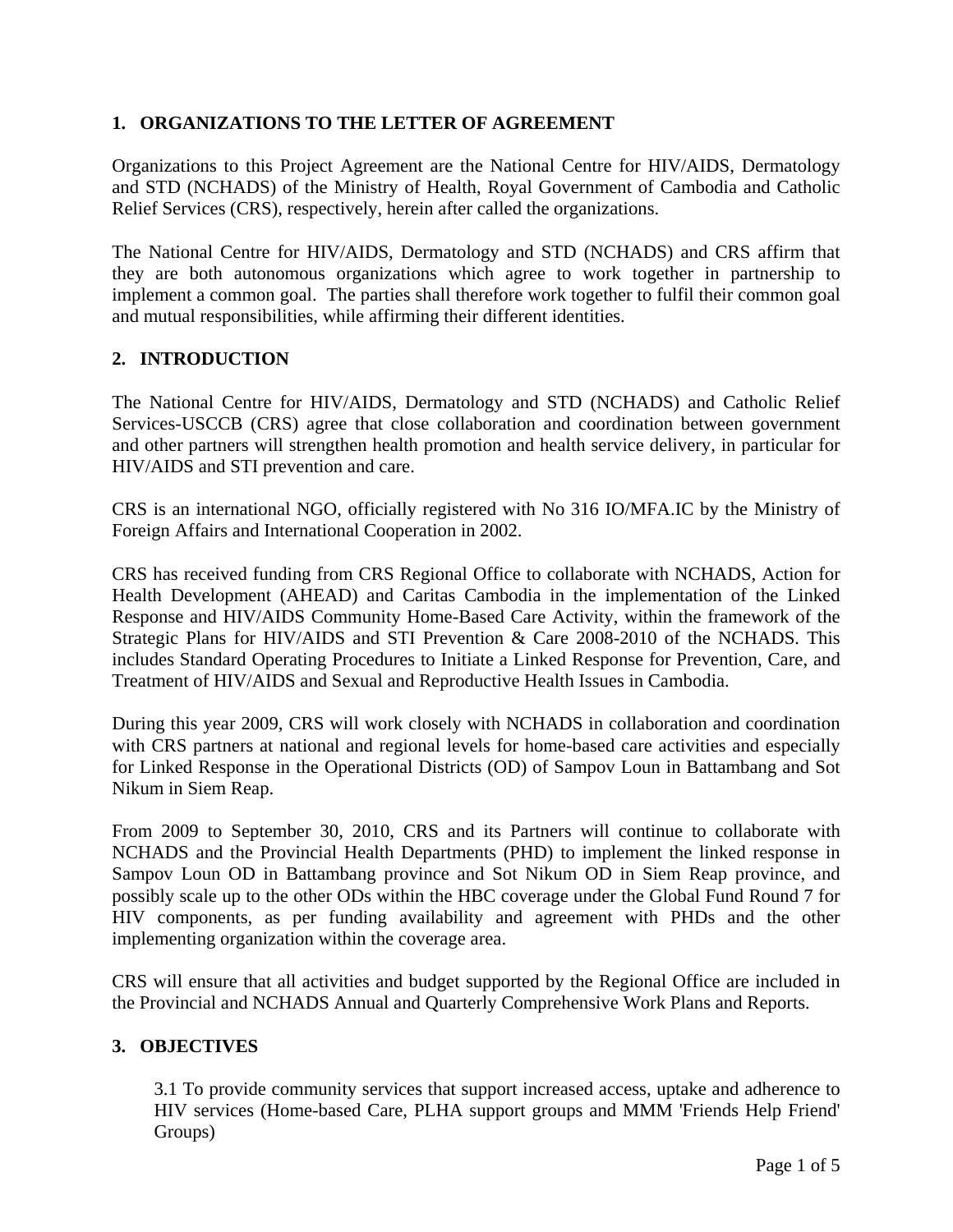3.2 To contribute to the strengthening of Cambodia's overall health care system including the system within ODs through enhancing existing reproductive health services and increasing access to HIV prevention education, testing, care and treatment.

# **4. ACTIVITIES**

**4.1 Objective 1:** To provide community services that support increased access, uptake and adherence to HIV services (Home-based Care, PLHA support groups and MMM 'Friends Help Friend' Groups).

## **Activities**:

- a) Provide financial support to NCHADS to conduct regular monitoring visits to CRS partners (AHEAD and Caritas).
- b) Provide financial support to NCHADS to organize the western regional HBC meeting in Battambang province.
- c) Provide financial support to NCHADS for printing SOP and NCHADS annual report and workplan.
- **4.2 Objective 2***:* To contribute to the strengthening of Cambodia's overall health care system including the system within ODs through enhancing existing reproductive health services and increasing access to HIV prevention education, testing, care and treatment.

## **Activities:**

- d) Collaborate and coordinate with NCHADS and CRS partners to implement the Linked Response in Sampov Loun OD in Battambang Province and Sot Nikum OD in Siem Reab province.
- e) Provide financial support to NCHADS to cover the start-up costs, including assessment, training and meeting. For the operating costs (including materials and furniture for Linked Response Satellite "as list of materials and furniture for LR") will be covered by CRS and CRS partners.

## **5. LOCATIONS**

- **5.1** Sampov Loun Operational District, Battambang Province**.**
- **5.2** Sonikum Operational District, Siem Reap Province**.**

## **6. SOURCES OF FUNDING**

#### **6.1 Amount of Funding and Disbursements**

CRS will ensure funding for five months of project implementation. Upon signing this agreement, CRS will provide funding in the estimated overall amount of **USD 14,276.00**  (Fourteen Thousands Two Hundred and Seventy Six Dollars US only) to National Centre for HIV/AIDS, Dermatology and STD (NCHADS) for project expenses from May 1, 2009 to September 30, 2009, according to the detailed budget presented in the attachment.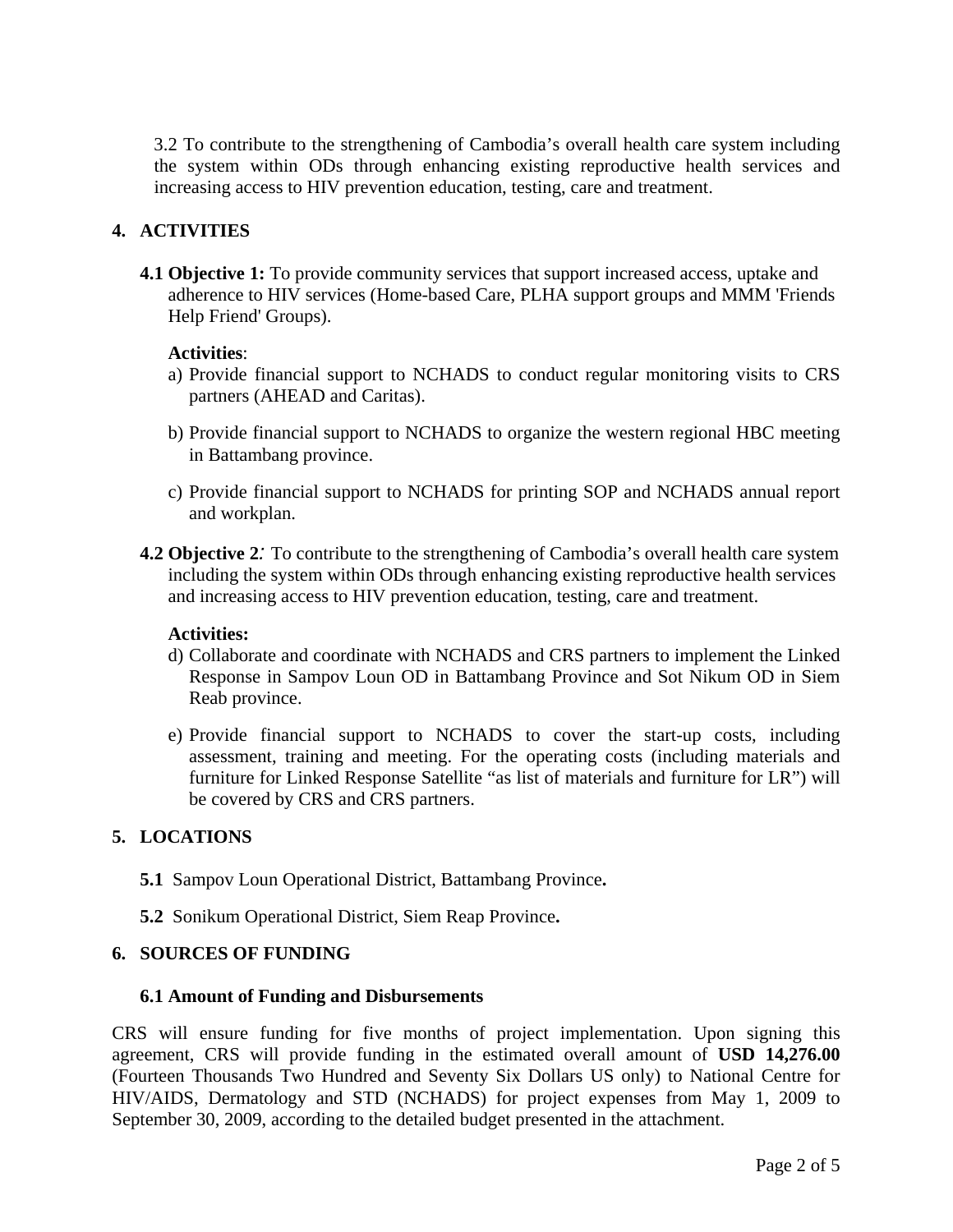For this implementation period, the approved budget will be disbursed as follows:

- Disbursement on May 2009: USD 9,695.00
- Disbursement on July 2009: USD 4,581.00

CRS will make cash transfers to the following National Centre for HIV/AIDS, Dermatology and STD (NCHADS) designated bank account: Account Name: NCHADS-ICEHA Account number: 010.30 064 000712.0 at Foreign Trade Bank of Cambodia in USD, based on actual cash balances and forecasts of cash needs. The cash transfer will be done according to the detailed and approved plans. Each transfer will be processed when National Centre for HIV/AIDS, Dermatology and STD (NCHADS) spends 70% of the previous disbursement.

# **7. RESPOSIBILITY OF CRS AND NCHADS**

## **7.1 Responsibilities of Partner**

Under the Agreement, *National Center for HIV/AIDS, Dermatology and STD (NCHADS)* will take responsibility for:

- To conduct regular monitoring visits to CRS partners (AHEAD and Caritas).
- To organize the western regional HBC meeting in Battambang province.
- To print NCHADS annual report and annual operational plan.
- To implement start-up activities of the Linked Response in Sampov Loun OD in Battambang Province and Sot Nikum OD in Siem Reap province.

# **7.2 Responsibilities of CRS**

Under the Agreement, CRS will take responsibility for:

- Provide technical assistance to CRS partners in collaboration and coordination with NCHADS.
- Provide coordination among CRS partners and NCHADS for implementation of the linked response.
- Provide regular monitoring to project activities at field level in collaboration and coordination with NCHADS.
- Work in consultation and /or Coordination with NCHADS, PHD/Provincial AIDS Program on program planning, management, quality improvement and problem solving

## **8. GENERAL PROVISIONS**

## **8.1 Usage & Accountability**

The funds comprising the Project budget are to be used in accordance with legislation currently in force in the United States and Cambodia. Both organizations will maintain strict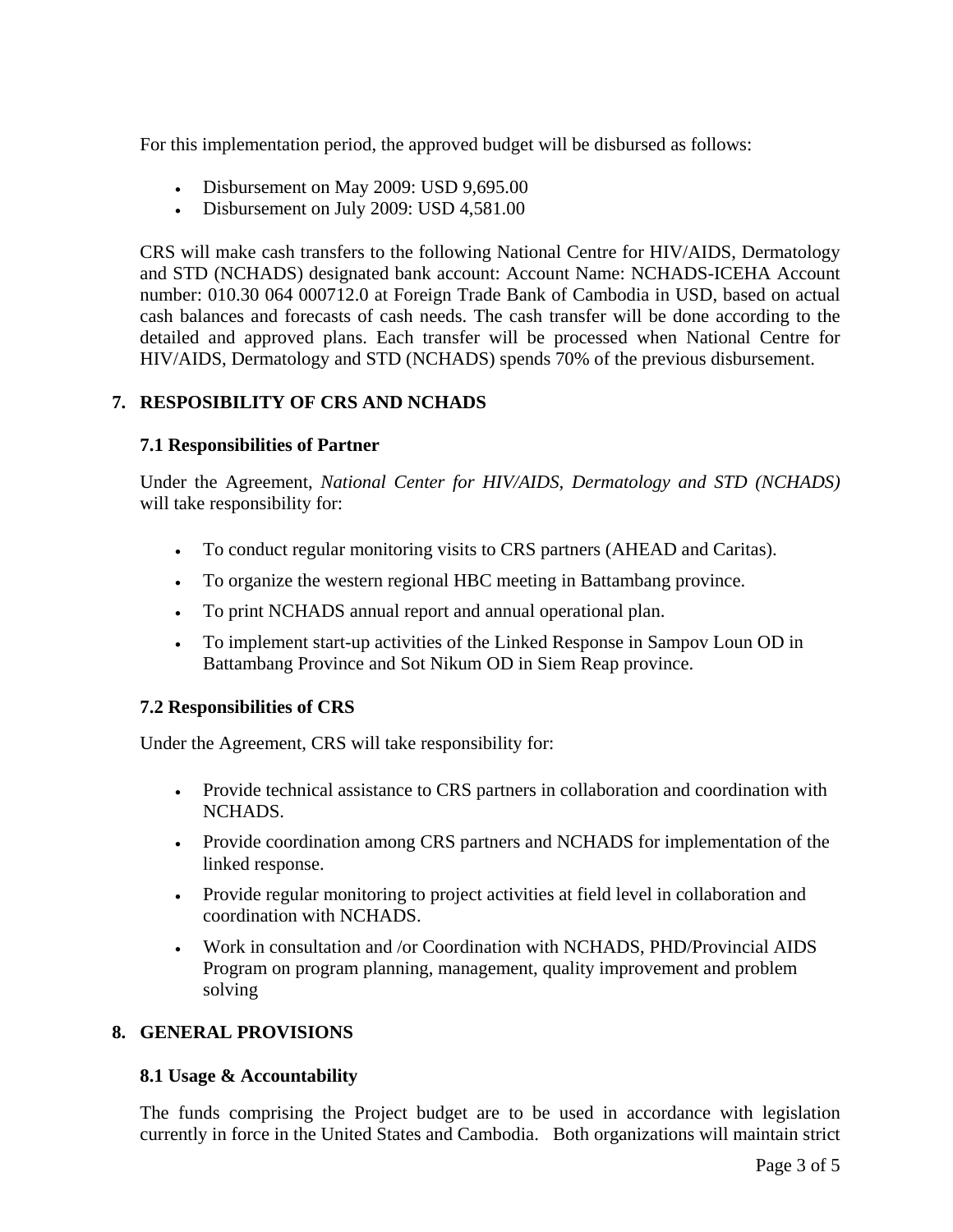financial accountability in accordance with the requirements of the legislation in force in relevant countries.

# **8.2 Management**

National Centre for HIV/AIDS, Dermatology and STD (NCHADS) will be responsible for the day-to-day management during the period of project implementation (as described in 8.5 of LoA). Because of CRS's legal responsibility for the proper expenditure and reporting of the Project funds, CRS will maintain oversight as appropriate. CRS will do all it can to negotiate with and support National Centre for HIV/AIDS, Dermatology and STD (NCHADS) in financial matters, but reserves the right to determine how grant money is spent, based on donor requirements.

National Centre for HIV/AIDS, Dermatology and STD (NCHADS) shall maintain its budget and expenses following the internationally accepted accounting principles. From time to time, CRS will provide technical support and monitor accounting activities to maintain high accounting standards. National Centre for HIV/AIDS, Dermatology and STD (NCHADS) shall allow CRS staff, or any other persons authorized by CRS, for project site visits and documentation review, either for monitoring and auditing purposes.

National Centre for HIV/AIDS, Dermatology and STD (NCHADS) shall maintain budget expenses with changes no larger than 10% between the approved line items. If expenses are expected to be above 10% for any given line item, National Centre for HIV/AIDS, Dermatology and STD (NCHADS) should request a budget adjustment before spending above the 10% limit.

# **8.3 Expense Documentation**

All parties will have a written Project budget. Funds will be transferred in advance as described in 6.1. Full written documentation and receipts on all grant money will be submitted by National Centre for HIV/AIDS, Dermatology and STD (NCHADS).

#### **8.4 Performance Assessment and Reporting**  8.4.1 **Disclosure**

The parties agree to share fully between themselves all information that is necessary to achieve the project objectives and to document them. Any information that impacts accomplishment of the project objectives will be shared between all parties as soon as possible. Progress monitoring reports to donors and other stakeholders will be either submitted jointly or copied to the other organization upon submission.

It is understood that some information may be of a confidential nature. Information that is declared confidential will not be shared with any outside people or organization without agreement of the involved organizations.

CRS and National Centre for HIV/AIDS, Dermatology and STD (NCHADS) certify that we do not and will not provide financial or material support to any individual or organization that is known to have advocated, sponsored, or engaged in unlawful violence or terrorist activity.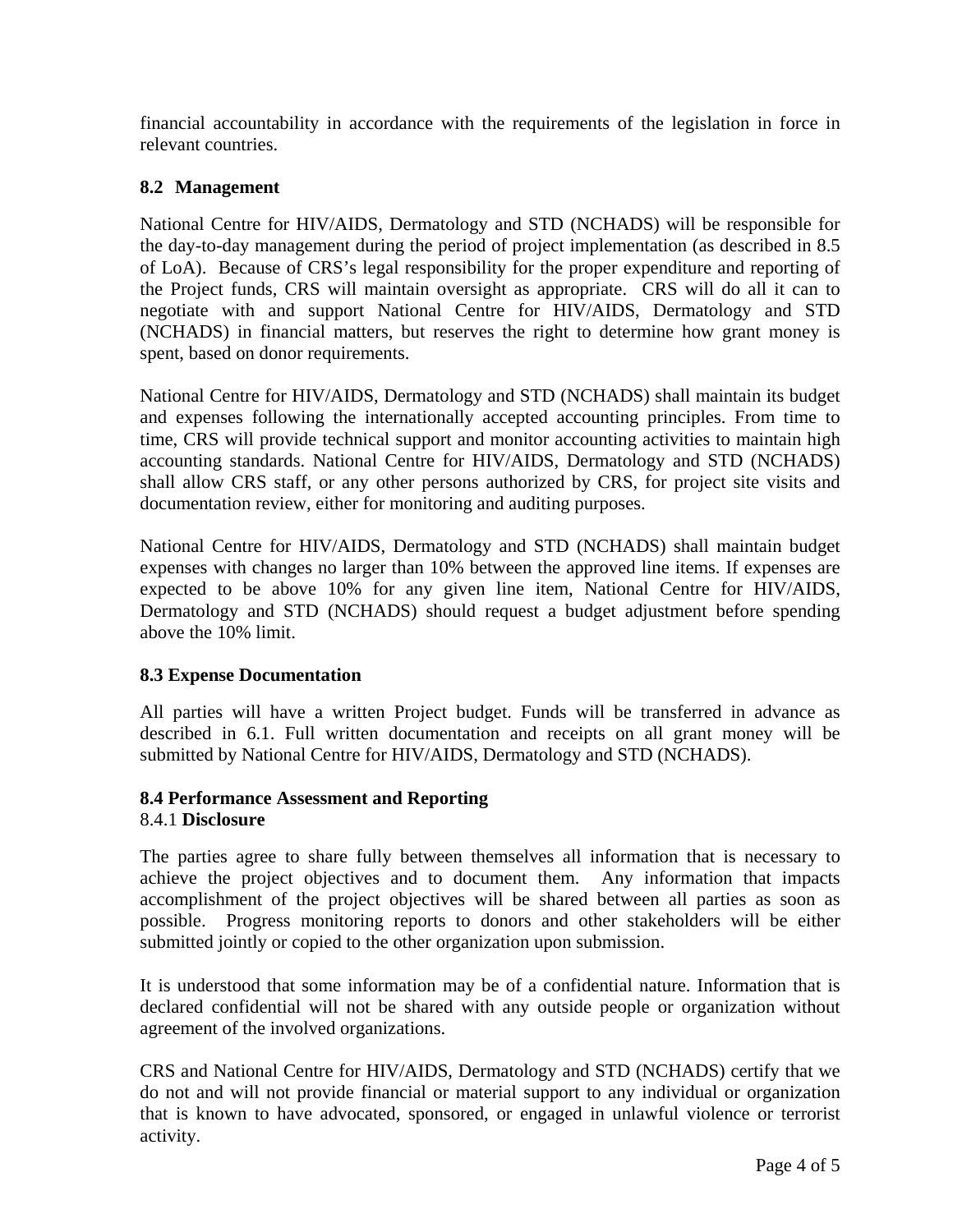#### **8.4.2 Project Reporting & Format**

NCHADS will submit a final report to CRS/Cambodia within one month after the end of project as in the attached format.

#### **8.5 Period of Agreement**

This Agreement shall commence on May 1,2009, and shall continue until completion of the Project on September 30, 2009 or until termination of agreement (see Section Termination).

#### **8.6 Termination**

The organizations recognize that entering into this agreement is at substantial cost to each organization. Therefore this agreement can only be terminated in the following cases:

- If there is a serious violation of obligations under this agreement, by either organization. The violating organization must first be given written notice of the problem with suggested recourse from aggrieved party and given 60 day resolution period to address the matter. Following the resolution period the aggrieved may terminate the agreement with 30 day written notice.
- • If all organizations agree in writing to nullify the agreement.

#### **8.7 Resolution of Disputes**

All disputes under Agreement will be resolved through negotiations of the sides. In case the organizations cannot reach agreement by means of negotiation, they have recourse to meditation by a mutually agreed upon mediator.

#### **9. SIGNATURES**

This Agreement is undertaken in a spirit of trust, cooperation partnership, to the benefit of all parties.

For NCHADS in Formulation of Formulation of Formulation of Formulation of  $\overline{C}$ 

Dr. Mean Chhi Vun<br>Director, NCHADS Country Representation

Country Representative, Cambodia  $\zeta$ 

 $_{\text{Date}}$ . ?5  $_{\text{U}}$ <sub>192</sub>  $_{\text{200}}$   $_{\text{211}}$   $_{\text{Date}}$   $\text{Mpc}$   $\theta$ 

Page 5 of 5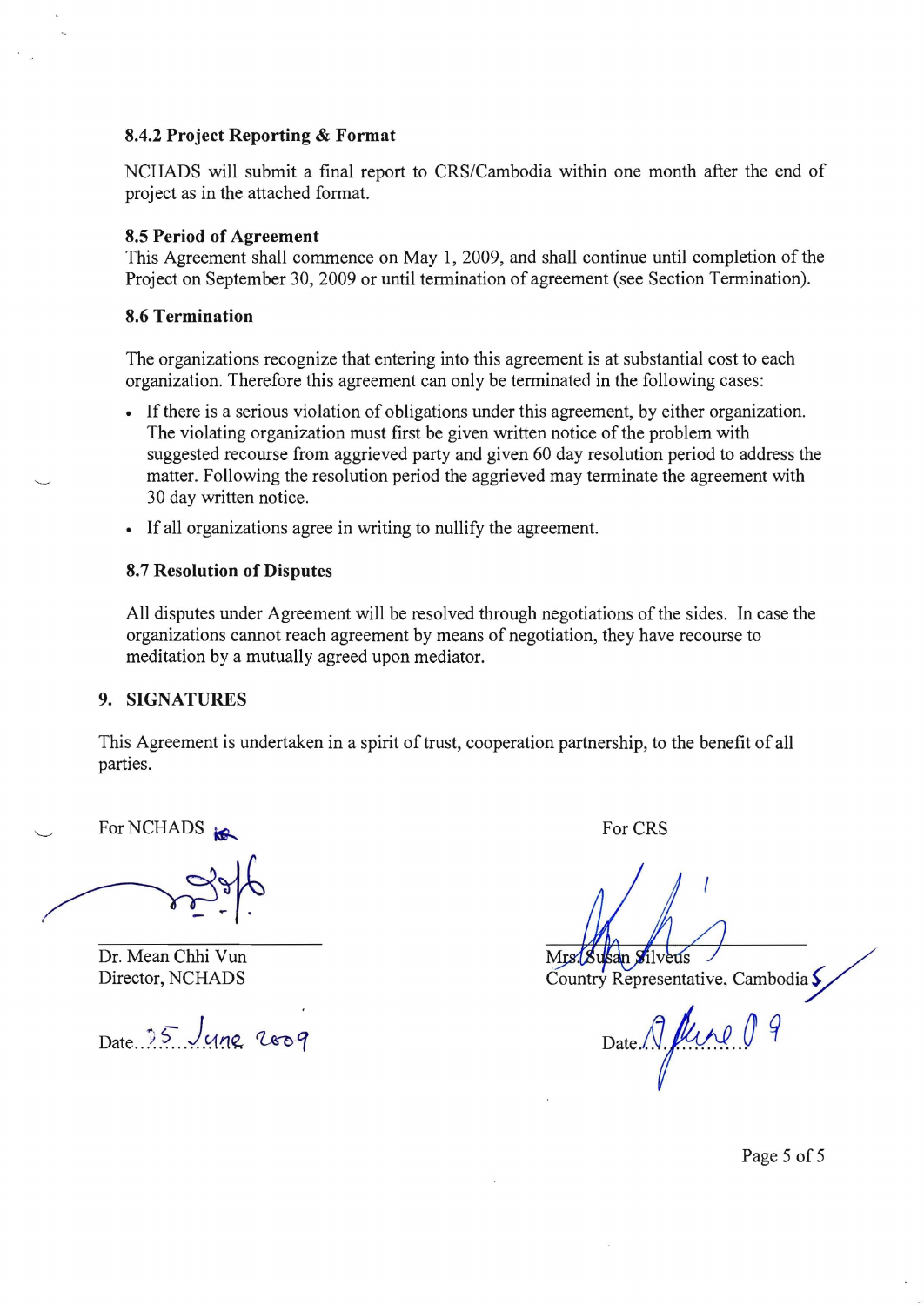# **ANNEX III Annual progress report to CRS**

Implementing partner: Project name: Period covered by this report: Date submitted:

## I. GEOGRAPHIC COVERAGE

*Please clearly report on location covered by project and total population in the coverage area* 

|                 | <b>Geographic focus</b>      |                                                     |                                 |
|-----------------|------------------------------|-----------------------------------------------------|---------------------------------|
| <b>Province</b> | Operational<br>District (OD) | <b>Villages covered by</b><br><b>OD</b> (in Number) | <b>Total Population covered</b> |
|                 |                              |                                                     |                                 |
|                 |                              |                                                     |                                 |
|                 |                              |                                                     |                                 |
|                 |                              |                                                     |                                 |

# II. BUDGET ANALYSIS

*Please explain the cost categories where there is a variance between the planned budget and actual expenditure only* 

| <b>Cost Category</b>  | Planned budget | Actual expenditure | Variance explanation |
|-----------------------|----------------|--------------------|----------------------|
| Human Resource        |                |                    |                      |
| Project direct cost   |                |                    |                      |
| <b>Operating cost</b> |                |                    |                      |

# III. NARRATIVE

## A. Program achievement during reporting period

*Describe the program progress in relation to each Intermediate Result (IR) and the activities described in the workplan*

## B. Problems/Challenges

*Include unexpected events and how those events affected program progress or implementation* 

C. Lesson learned *Lesson learned can be positive or negative*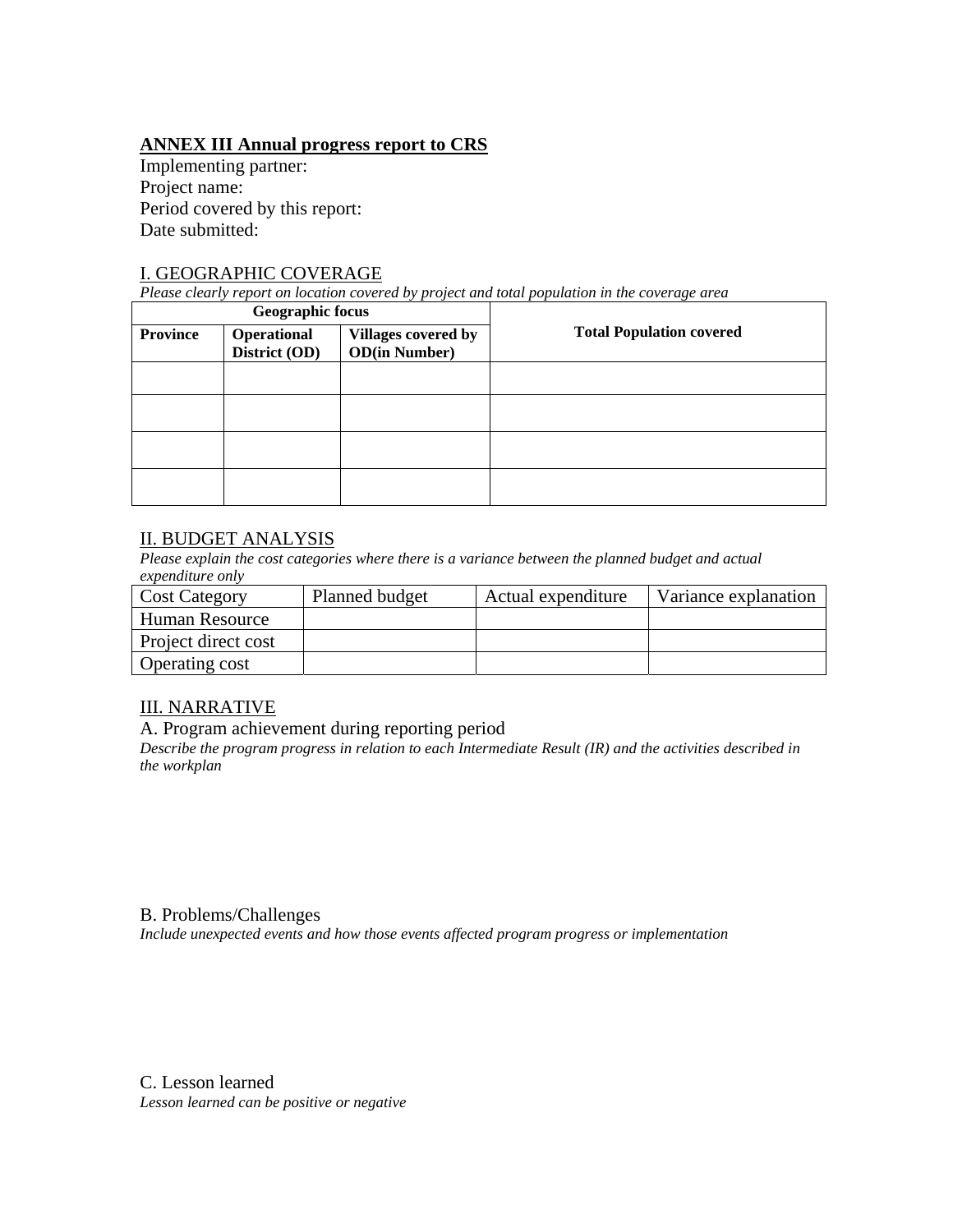D. Success stories

*Please write out any success stories. For example, stories can be about program staff or program beneficiaries* 

E. Suggestions *Write out any request for assistances, suggestions or recommendations you have to CRS* 

F. Attach annual workplan for the next year (For projects continuing to receive CRS funds after year one)

*Please include any trainings, events, or workshops planed for the next reporting period*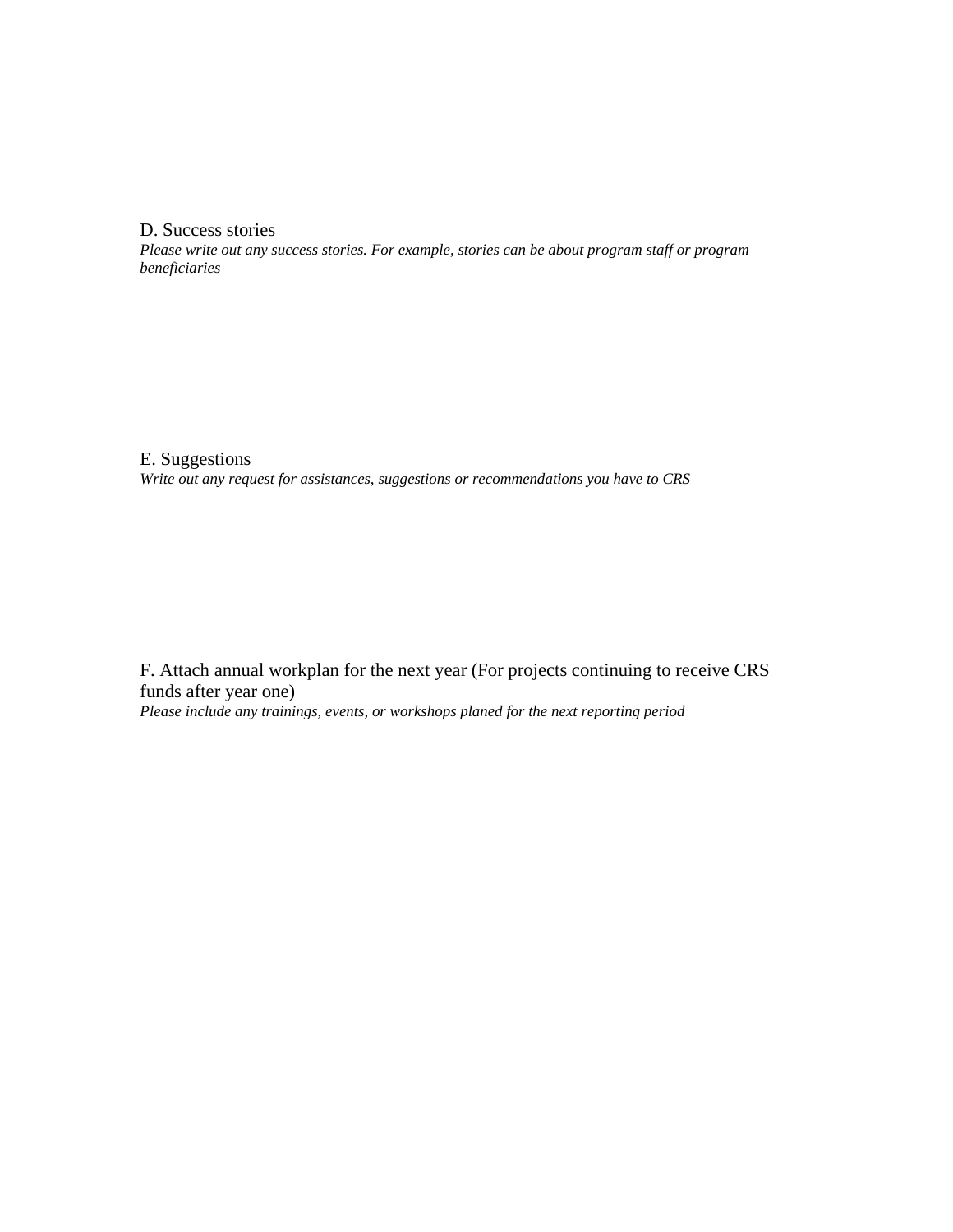|                                                                                                                     | Name of Donor: Catholic Relief Services                                                                                                |      |                |                       |              |                |          |               |               |        |              |                   |
|---------------------------------------------------------------------------------------------------------------------|----------------------------------------------------------------------------------------------------------------------------------------|------|----------------|-----------------------|--------------|----------------|----------|---------------|---------------|--------|--------------|-------------------|
|                                                                                                                     | Name of Partner's Organization: National Center for HIV/AIDS, Dermatology and STD                                                      |      |                |                       |              |                |          |               |               |        |              |                   |
|                                                                                                                     | Name of Project: Scaling up the Linked Response for Prevention, Care and Treatment of HIV/AIDS and Sexual and Reproductive Health; and |      |                |                       |              |                |          |               |               |        |              |                   |
|                                                                                                                     | HIV/AIDS Community Home Based Care Programme in Cambodia                                                                               |      |                |                       |              |                |          |               |               |        |              |                   |
| # Activity                                                                                                          | Date of submission:                                                                                                                    |      |                |                       |              | <b>Account</b> |          |               |               |        |              |                   |
| Reference                                                                                                           | Activity (from workplan)                                                                                                               | Unit |                | Unit cost # Day/Month | <b>Total</b> | code           |          |               |               |        |              |                   |
|                                                                                                                     |                                                                                                                                        |      |                |                       |              |                | May-09   | <b>Jun-09</b> | <b>Jul-09</b> | Aug-09 | Sep-09       | <b>Total Cost</b> |
| IR <sub>1</sub>                                                                                                     | Scaling Up the HIV/AIDS Community Home Based Care Programme                                                                            |      |                |                       |              |                |          |               |               |        |              |                   |
| 1.1.1 Provide financial support to NCHADS to conduct regular monitoring visits to CRS partners (AHEAD and Caritas). |                                                                                                                                        |      |                |                       |              |                |          |               |               |        |              |                   |
|                                                                                                                     | Per-diem                                                                                                                               |      | 10             |                       | 180          |                |          | 90            |               | 90     |              | 180               |
|                                                                                                                     | Accommodation                                                                                                                          |      | 15             |                       | 180          |                |          | 90            |               | 90     |              | 180               |
|                                                                                                                     | Transportation allowance                                                                                                               |      | 75             |                       | 150          |                |          | 75            |               | 75     |              | 150               |
|                                                                                                                     | <b>Total</b>                                                                                                                           |      |                |                       | 510          |                |          | 255           | n             | 255    | $\mathbf{0}$ | 510               |
| 1.1.2                                                                                                               | Provide financial support to NCHADS to organize the western regional HBC meeting in Battambang province.                               |      |                |                       |              |                |          |               |               |        |              |                   |
|                                                                                                                     | 1.1.2.1 Per-diem, accommodation, transportaion for national participants                                                               |      |                |                       |              |                |          |               |               |        |              |                   |
|                                                                                                                     | Honorarium for opening and closing for NCAHDS director                                                                                 |      | 25             |                       | 100          |                |          |               |               | 100    |              | 100               |
|                                                                                                                     | Honorarium for PHD (for opening and closing)                                                                                           |      | 25             |                       | 50           |                |          |               |               | 50     |              | 50                |
|                                                                                                                     | NCHADS facilitator, speaker and participants                                                                                           |      | 25             |                       | 400          |                |          |               |               | 400    |              | 400               |
|                                                                                                                     | <b>NCHADS Accountant and Administration</b>                                                                                            |      | 25             |                       | 100          |                |          |               |               | 100    |              | 100               |
|                                                                                                                     | Local Coordinatior, daily pay (including preparation day                                                                               |      | 12.5           |                       | 100          |                |          |               |               | 100    |              | 100               |
|                                                                                                                     | <b>NCHADS</b> drivers                                                                                                                  |      | 20             |                       | 160          |                |          |               |               | 160    |              | 160               |
|                                                                                                                     | Fuel                                                                                                                                   |      | 75             |                       | 150          |                |          |               |               | 150    |              | 150               |
|                                                                                                                     | <b>Sub-Total</b>                                                                                                                       |      |                |                       | 1060         | $\bf{0}$       | $\Omega$ | 0             | $\mathbf{0}$  | 1060   | $\Omega$     | 1060              |
|                                                                                                                     | 1.1.2.2 Per-diem, accommodation, transportaion for PAO participants from provinces                                                     |      |                |                       |              |                |          |               |               |        |              |                   |
|                                                                                                                     | From Bantey Meanchey, Oddor Meanchey, Pailin, Siem Reap                                                                                | 17   | 20             |                       | 1360         |                |          |               |               | 1360   |              | 1360              |
|                                                                                                                     | From same Battambang provnce, Battambang, PAO staffs                                                                                   |      | 5 <sub>5</sub> |                       | 15           |                |          |               |               | 15     |              | 15                |
|                                                                                                                     | From same provnce Battambang out of town                                                                                               |      | 15             |                       | 120          |                |          |               |               | 120    |              | 120               |
|                                                                                                                     | <b>Transportation Cost</b>                                                                                                             |      |                |                       |              |                |          |               |               |        |              |                   |
|                                                                                                                     | From Banteay Meanchey for Mongkul Borei PAO                                                                                            |      | 12             |                       | 36           |                |          |               |               | 36     |              | 36                |
|                                                                                                                     | Or-Chrov                                                                                                                               |      | 16             |                       | 16           |                |          |               |               | 16     |              | 16                |
|                                                                                                                     | <b>Thmor Pork</b>                                                                                                                      |      | 18             |                       | 18           |                |          |               |               | 18     |              | 18                |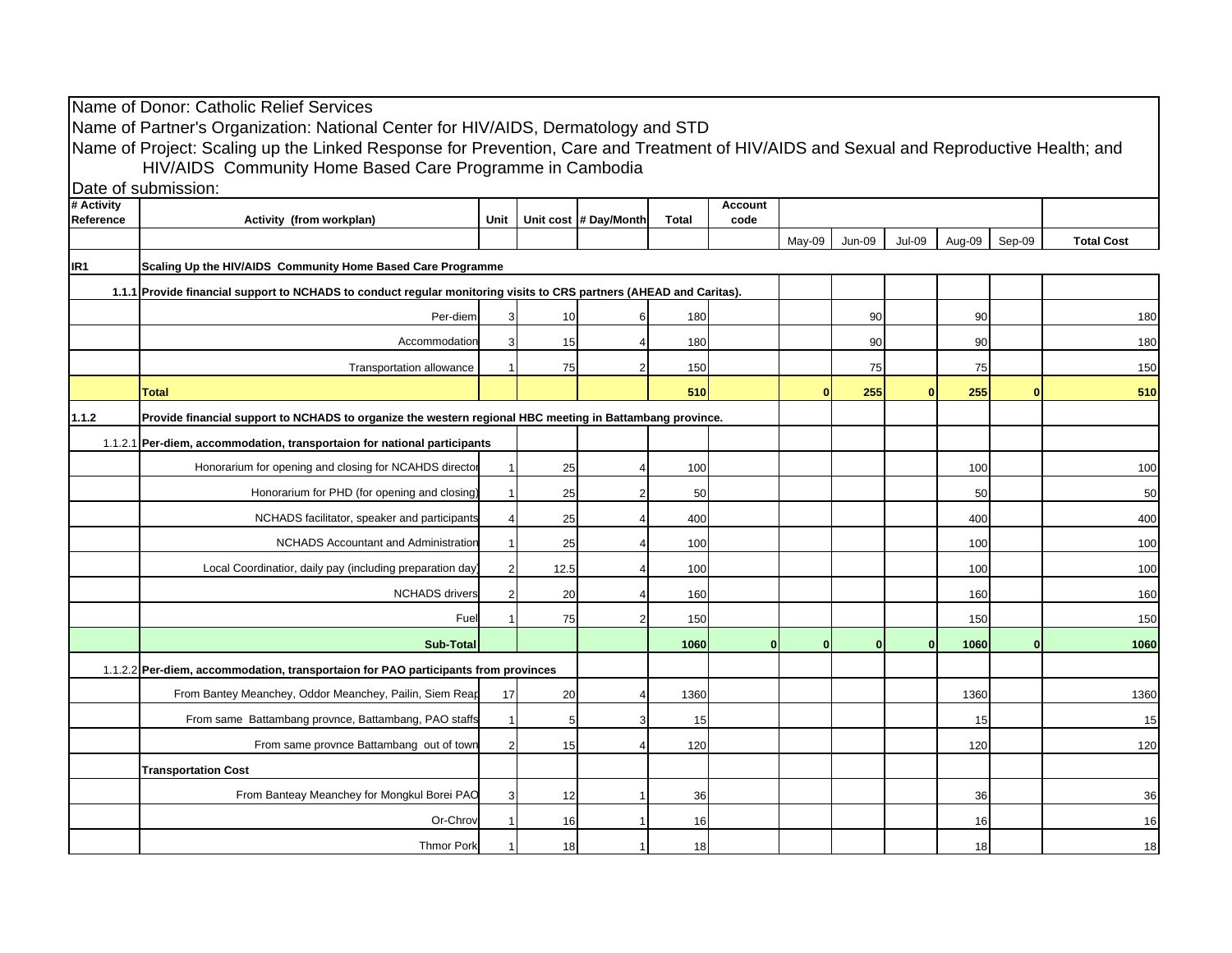|                 | Preah Net reas                                                                                                                        |    | 18             |     | 18   |          |              |              | 18   |              | 18     |
|-----------------|---------------------------------------------------------------------------------------------------------------------------------------|----|----------------|-----|------|----------|--------------|--------------|------|--------------|--------|
|                 | From Oddor Meanchey                                                                                                                   | 3  | 40             |     | 120  |          |              |              | 120  |              | 120    |
|                 | From Pailin                                                                                                                           | 3  | 10             |     | 30   |          |              |              | 30   |              | 30     |
|                 | From Siem Reap                                                                                                                        | 3  | 20             |     | 60   |          |              |              | 60   |              | 60     |
|                 | OD Soth Nikum                                                                                                                         |    | 22             |     | 22   |          |              |              | 22   |              | 22     |
|                 | OD Kralanh                                                                                                                            |    | 30             |     | 30   |          |              |              | 30   |              | 30     |
|                 | From Battambang                                                                                                                       |    | 20             |     | 20   |          |              |              | 20   |              | 20     |
|                 | OD Thmor Koul                                                                                                                         |    | 6              |     | 6    |          |              |              | 6    |              | 6      |
|                 | OD Sampou Lour                                                                                                                        |    | 20             |     | 20   |          |              |              | 20   |              | 20     |
|                 | <b>Sub-Total</b>                                                                                                                      |    |                |     | 1891 |          |              |              | 1891 |              | 1891   |
|                 | Stationary amd room rental                                                                                                            |    |                |     |      |          |              |              |      |              |        |
|                 | Room renta                                                                                                                            |    | 150            |     | 450  |          |              |              | 450  |              | 450    |
|                 | Stationary                                                                                                                            | 45 | $\overline{2}$ |     | 90   |          |              |              | 90   |              | 90     |
|                 | Back drop                                                                                                                             |    | 30             |     | 30   |          |              |              | 30   |              | $30\,$ |
|                 | Photography/TV                                                                                                                        |    | 50             |     | 50   |          |              |              | 50   |              | 50     |
|                 | Photocopy                                                                                                                             | 45 | 0.02           | 150 | 135  |          |              |              | 135  |              | 135    |
|                 | <b>Break</b>                                                                                                                          | 45 | $\overline{2}$ |     | 270  |          |              |              | 270  |              | 270    |
|                 | <b>Sub-Total</b>                                                                                                                      |    |                |     | 1025 |          |              |              | 1025 |              | 1025   |
|                 | <b>Total</b>                                                                                                                          |    |                |     |      | $\Omega$ | $\mathbf{0}$ | $\mathbf{0}$ | 3976 | $\mathbf{0}$ | 3976   |
|                 | 1.1.3 Provide financial support to NCHADS for printing SOP and NCHADS annual report and workplan.                                     |    |                |     |      |          |              |              |      |              |        |
|                 | Printing                                                                                                                              | 50 | $\overline{7}$ |     | 350  |          |              |              | 350  |              | 350    |
|                 | <b>Total</b>                                                                                                                          |    |                |     | 350  | $\Omega$ | $\mathbf{0}$ | $\mathbf{0}$ | 350  | <sub>0</sub> | 350    |
| IR <sub>2</sub> | Scaling Up the Linked Response for Prevention, Care and Treatment of HIV/AIDS and Sexual and Reproductive Health                      |    |                |     |      |          |              |              |      |              |        |
| 2.1             | Provide financial support to NCHADS to cover the start-up costs, including assessment, training, meeting in Sampov Loun OD/Battambang |    |                |     |      |          |              |              |      |              |        |
|                 | 2.1.1 OD Assessment trip                                                                                                              |    |                |     |      |          |              |              |      |              |        |
|                 | Perdiem for national staff 4                                                                                                          |    | 25             | 3   | 300  |          | 300          |              |      |              | 300    |
|                 | Fuel cost (Stationary, Refreshment and Gazolin 1                                                                                      |    | 75             |     | 75   |          | 75           |              |      |              | 75     |
|                 | Participants 15                                                                                                                       |    | 3              |     | 45   |          | 45           |              |      |              | 45     |
|                 | Sub-Total                                                                                                                             |    |                |     | 420  |          | 420          |              |      |              | 420    |
|                 | 2.1.2 6 day PMTCT/VCCT integrated counseling/lab. training, led by NCHADS staff                                                       |    |                |     |      |          |              |              |      |              |        |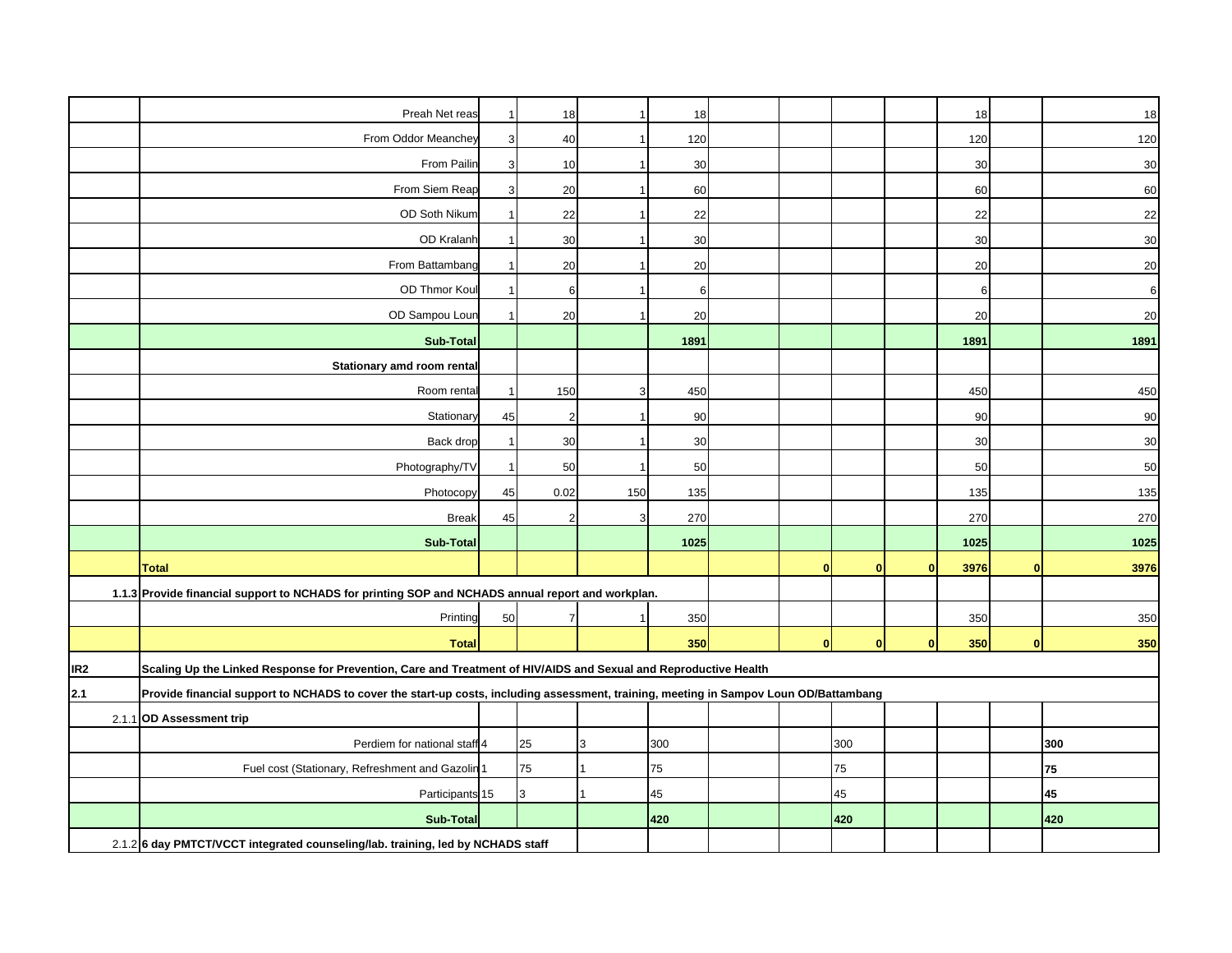|                                                                                                                                                               | Perdiem for participant 10                                  |  | 25  |                         | 1750 |  |  | 1750 |  |  | 1750 |
|---------------------------------------------------------------------------------------------------------------------------------------------------------------|-------------------------------------------------------------|--|-----|-------------------------|------|--|--|------|--|--|------|
|                                                                                                                                                               | Trainer <sub>3</sub>                                        |  | 13  |                         | 273  |  |  | 273  |  |  | 273  |
|                                                                                                                                                               | Transport for participant 10                                |  | 15  |                         | 150  |  |  | 150  |  |  | 150  |
|                                                                                                                                                               | Room rental 1                                               |  | 50  | 6                       | 300  |  |  | 300  |  |  | 300  |
|                                                                                                                                                               | Production cost stationary, refrehment, backdrop and others |  | 300 |                         | 300  |  |  | 300  |  |  | 300  |
|                                                                                                                                                               | Sub-Total                                                   |  |     |                         | 2773 |  |  | 2773 |  |  | 2773 |
| 2.1.3 Linked response orientation for provincial and district adnimistrations and HC Chief from all faciliites in the zone, as well as ANC and delivery nurse |                                                             |  |     |                         |      |  |  |      |  |  |      |
|                                                                                                                                                               | Perdiem for trainer 5                                       |  | 25  | $\overline{4}$          | 500  |  |  | 500  |  |  | 500  |
|                                                                                                                                                               | Perdiem for trainee 40                                      |  | 5   | $\overline{\mathbf{4}}$ | 800  |  |  | 800  |  |  | 800  |
|                                                                                                                                                               | Transport for participant 40                                |  | 5   |                         | 200  |  |  | 200  |  |  | 200  |
|                                                                                                                                                               | Room rental 1                                               |  | 50  | $\overline{\mathbf{4}}$ | 200  |  |  | 200  |  |  | 200  |
|                                                                                                                                                               | Perdiem for accountant and secretary 2                      |  | 25  | $\overline{\mathbf{4}}$ | 200  |  |  | 200  |  |  | 200  |
|                                                                                                                                                               | Perdiem for NCHADS drivers 2                                |  | 20  | $\overline{\mathbf{4}}$ | 160  |  |  | 160  |  |  | 160  |
|                                                                                                                                                               | Fuel cost (Stationary, Refreshment, Backdrop) 2             |  | 300 | $\overline{2}$          | 1200 |  |  | 1200 |  |  | 1200 |
|                                                                                                                                                               | <b>Sub-Total</b>                                            |  |     |                         | 3260 |  |  | 3260 |  |  | 3260 |
|                                                                                                                                                               | 2.1.4 VCCT lab training                                     |  |     |                         |      |  |  |      |  |  |      |
|                                                                                                                                                               | Perdiem for trainer 3                                       |  | 13  | 6                       | 234  |  |  | 234  |  |  | 234  |
|                                                                                                                                                               | Perdiem for trainee 4                                       |  | 25  | 6                       | 600  |  |  | 600  |  |  | 600  |
|                                                                                                                                                               | Transport for participant 4                                 |  | 15  |                         | 60   |  |  | 60   |  |  | 60   |
|                                                                                                                                                               | Room rental                                                 |  | 50  | 5                       | 250  |  |  | 250  |  |  | 250  |
|                                                                                                                                                               | (Fuel cost Stationary, Refreshment, Backdrop)               |  | 100 |                         | 100  |  |  | 100  |  |  | 100  |
|                                                                                                                                                               | <b>Sub-Total</b>                                            |  |     |                         | 1244 |  |  | 1244 |  |  | 1244 |
|                                                                                                                                                               | 2.1.5 PCR Heel Prick training for clinicians and nurse      |  |     |                         |      |  |  |      |  |  |      |
|                                                                                                                                                               | Perdiem for trainer 3                                       |  | 13  | $\mathfrak{p}$          | 78   |  |  | 78   |  |  | 78   |
|                                                                                                                                                               | Perdiem for trainee 7                                       |  | 25  | $\overline{2}$          | 350  |  |  | 350  |  |  | 350  |
|                                                                                                                                                               | Transport for participant 7                                 |  | 15  |                         | 105  |  |  | 105  |  |  | 105  |
|                                                                                                                                                               | Room rental 1                                               |  | 50  |                         | 50   |  |  | 50   |  |  | 50   |
|                                                                                                                                                               | Cost including stationary, refreshment and gazolin 1        |  | 200 |                         | 200  |  |  | 200  |  |  | 200  |
|                                                                                                                                                               | <b>Sub-Total</b>                                            |  |     |                         | 783  |  |  | 783  |  |  | 783  |
|                                                                                                                                                               | 2.1.6 Training course for LR M&E tool for satellites        |  |     |                         |      |  |  |      |  |  |      |